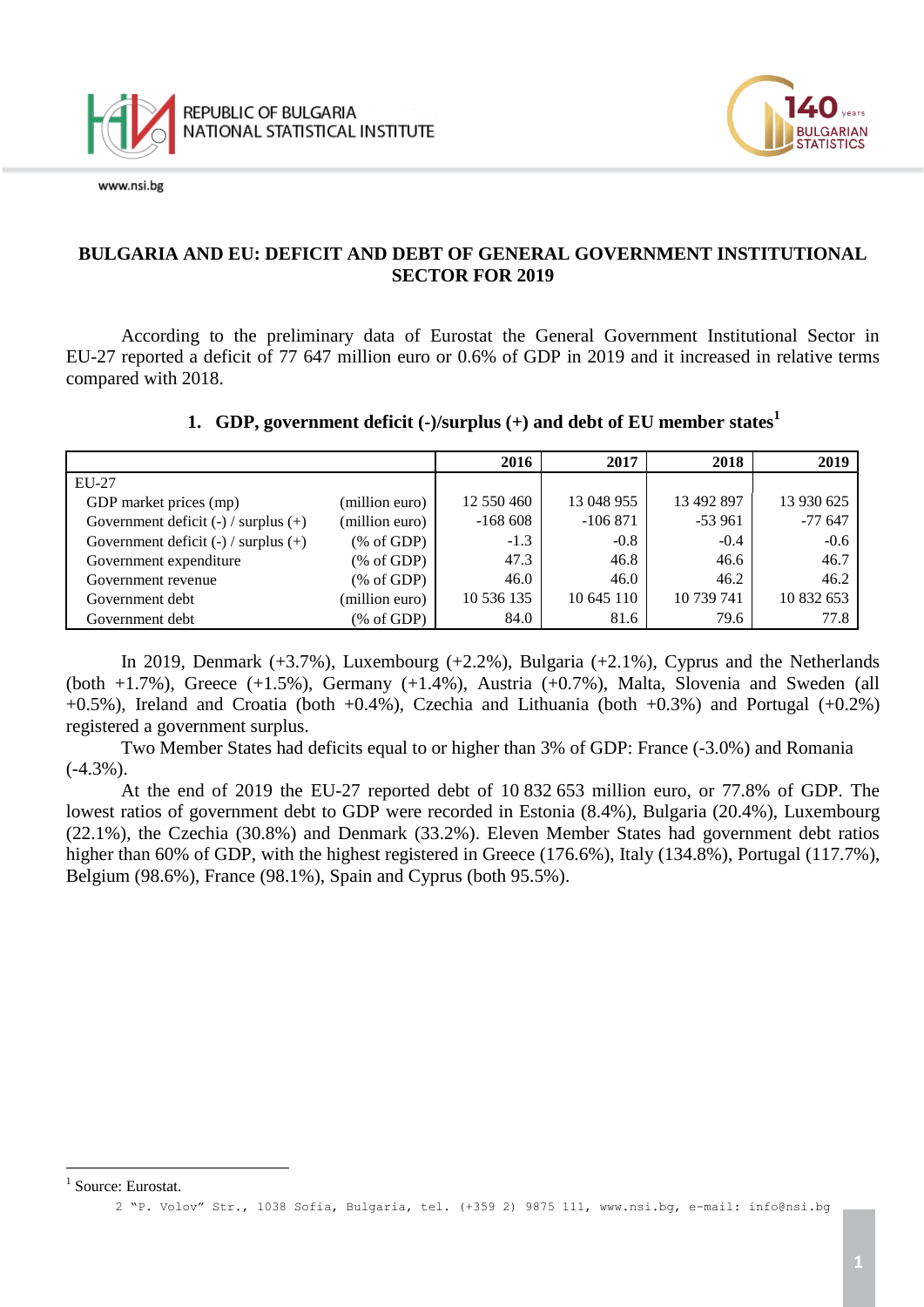





#### **Annex**

#### **Table 1**

|                                          |                                                       | 2016      | 2017      | 2018      | 2019      |
|------------------------------------------|-------------------------------------------------------|-----------|-----------|-----------|-----------|
| <b>Belgium</b>                           |                                                       |           |           |           |           |
| GDP mp                                   | (million euro)                                        | 430 372   | 446 365   | 459 820   | 473 639   |
| Government deficit $(-)$ / surplus $(+)$ | (million euro)                                        | $-10169$  | $-3081$   | $-3712$   | $-9029$   |
| Government deficit $(-)$ / surplus $(+)$ | $(% \mathcal{L}_{0}^{\infty}$ (% of GDP)              | $-2.4$    | $-0.7$    | $-0.8$    | $-1.9$    |
| Government expenditure                   | $(% \mathcal{L}_{0}^{\infty}$ (% of GDP)              | 53.1      | 51.9      | 52.2      | 52.2      |
| Government revenue                       | $(% \mathcal{L}_{0}^{\infty}$ (% of GDP)              | 50.7      | 51.2      | 51.4      | 50.3      |
| Government debt                          | (million euro)                                        | 451 327   | 453 828   | 459 061   | 467 160   |
| Government debt                          | $(% \mathcal{L}_{0} \cap \mathcal{L}_{1})$ (% of GDP) | 104.9     | 101.7     | 99.8      | 98.6      |
| <b>Bulgaria</b>                          |                                                       |           |           |           |           |
| GDP mp                                   | (million BGN)                                         | 95 092    | 102 308   | 109 695   | 118 669   |
| Government deficit $(-)$ / surplus $(+)$ | (million BGN)                                         | 92        | 1 1 2 7   | 2 1 4 5   | 2470      |
| Government deficit $(-)$ / surplus $(+)$ | $(% \mathcal{L}_{0} \cap \mathcal{L}_{1})$ (% of GDP) | 0.1       | 1.1       | 2.0       | 2.1       |
| Government expenditure                   | $(% \mathcal{L}_{0} \cap \mathcal{L}_{1})$ (% of GDP) | 35.0      | 34.9      | 36.6      | 36.3      |
| Government revenue                       | $(% \mathcal{L}_{0} \cap \mathcal{L}_{1})$ (% of GDP) | 35.1      | 36.0      | 38.5      | 38.4      |
| Government debt                          | (million BGN)                                         | 27859     | 25 908    | 24 4 31   | 24 20 5   |
| Government debt                          | $(% \mathcal{L}_{0} \cap \mathcal{L}_{1})$ (% of GDP) | 29.3      | 25.3      | 22.3      | 20.4      |
| Czechia                                  |                                                       |           |           |           |           |
| GDP mp                                   | (million CZK)                                         | 4767990   | 5 047 267 | 5 323 556 | 5 652 553 |
| Government deficit $(-)$ / surplus $(+)$ | (million CZK)                                         | 34 136    | 76718     | 49 259    | 15 374    |
| Government deficit $(-)$ / surplus $(+)$ | $(% \mathcal{L}_{0} \cap \mathcal{L}_{1})$ (% of GDP) | 0.7       | 1.5       | 0.9       | 0.3       |
| Government expenditure                   | $(\% \text{ of GDP})$                                 | 40.0      | 39.5      | 41.2      | 41.9      |
| Government revenue                       | $(% \mathcal{L}_{0} \cap \mathcal{L}_{1})$ (% of GDP) | 40.7      | 41.0      | 42.2      | 42.1      |
| Government debt                          | (million CZK)                                         | 1 755 142 | 1749701   | 1734 626  | 1738728   |
| Government debt                          | $(% \mathcal{L}_{0} \cap \mathcal{L}_{1})$ (% of GDP) | 36.8      | 34.7      | 32.6      | 30.8      |

## **GDP, government deficit (-)/surplus (+) and debt of EU member states<sup>1</sup>**

 $\frac{1}{1}$  Source: Eurostat.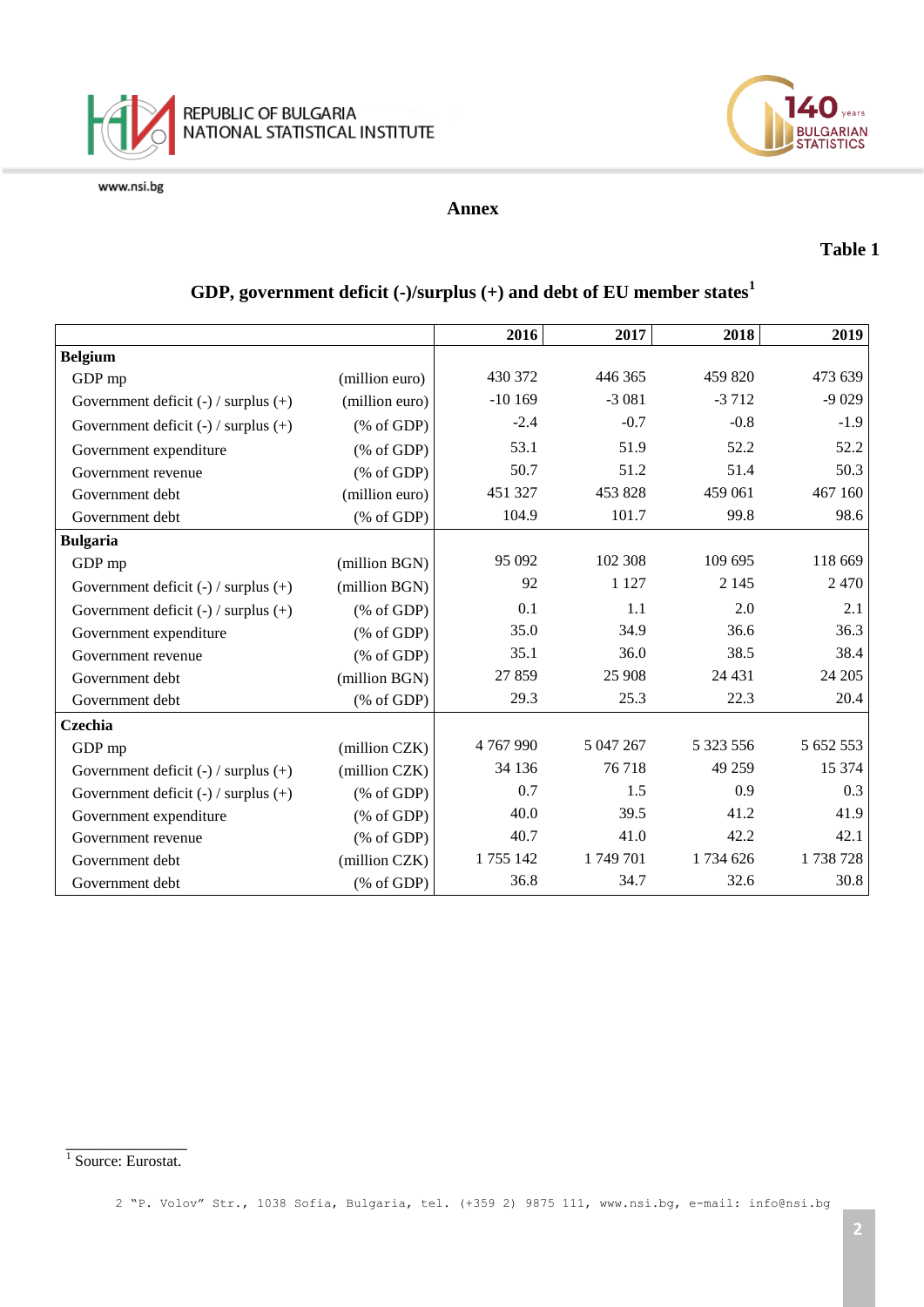



## **Table 1**

## **GDP, government deficit (-)/surplus (+) and debt of EU member states<sup>1</sup>**

(Continued)

|                                          |                                                                | 2016      | 2017      | 2018          | 2019          |
|------------------------------------------|----------------------------------------------------------------|-----------|-----------|---------------|---------------|
| <b>Denmark</b>                           |                                                                |           |           |               |               |
| GDP mp                                   | (million DKK)                                                  | 2 107 808 | 2 175 106 | 2 2 4 5 9 5 4 | 2 3 2 1 4 8 8 |
| Government deficit $(-)$ / surplus $(+)$ | (million DKK)                                                  | 2756      | 39 263    | 16 4 95       | 84 877        |
| Government deficit $(-)$ / surplus $(+)$ | $(% \mathcal{L}_{0} \cap \mathcal{L}_{1})$ (% of GDP)          | 0.1       | 1.8       | 0.7           | 3.7           |
| Government expenditure                   | $(% \mathcal{L}_{0} \cap \mathcal{L}_{1})$ (% of GDP)          | 52.5      | 51.2      | 50.9          | 49.6          |
| Government revenue                       | $(% \mathcal{L}_{0} \cap \mathcal{L}_{1})$ (% of GDP)          | 52.4      | 52.8      | 51.4          | 53.3          |
| Government debt                          | (million DKK)                                                  | 784 095   | 779 124   | 762 487       | 770 832       |
| Government debt                          | $(% \mathcal{L}_{0} \cap \mathcal{L}_{1})$ (% of GDP)          | 37.2      | 35.8      | 33.9          | 33.2          |
| <b>Germany</b>                           |                                                                |           |           |               |               |
| GDP mp                                   | (million euro)                                                 | 3 134 100 | 3 244 990 | 3 344 370     | 3 435 760     |
| Government deficit $(-)$ / surplus $(+)$ | (million euro)                                                 | 37 112    | 40 295    | 62 4 26       | 49788         |
| Government deficit $(-)$ / surplus $(+)$ | $(% \mathcal{L}_{0} \cap \mathcal{L}_{1})$ (% of GDP)          | 1.2       | 1.2       | 1.9           | 1.4           |
| Government expenditure                   | $(% \mathcal{L}_{0} \cap \mathcal{L}_{1})$ (% of GDP)          | 44.3      | 44.4      | 44.6          | 45.4          |
| Government revenue                       | $(% \mathcal{L}_{0} \cap \mathcal{L}_{1})$ (% of GDP)          | 45.5      | 45.7      | 46.4          | 46.8          |
| Government debt                          | (million euro)                                                 | 2 168 989 | 2 118 669 | 2 068 562     | 2 053 033     |
| Government debt                          | $(% \mathcal{L}_{0} \cap \mathcal{L}_{1})$ (% of GDP)          | 69.2      | 65.3      | 61.9          | 59.8          |
| <b>Estonia</b>                           |                                                                |           |           |               |               |
| GDP mp                                   | (million euro)                                                 | 21 694    | 23 776    | 26 0 36       | 28 037        |
| Government deficit $(-)$ / surplus $(+)$ | (million euro)                                                 | $-112$    | $-183$    | $-146$        | $-90$         |
| Government deficit $(-)$ / surplus $(+)$ | $(% \mathcal{L}_{0} \cap \mathcal{L}_{1})$ (% of GDP)          | $-0.5$    | $-0.8$    | $-0.6$        | $-0.3$        |
| Government expenditure                   | $(% \mathcal{L}_{0} \cap \mathcal{L}_{1})$ (% of GDP)          | 39.5      | 39.3      | 39.1          | 39.0          |
| Government revenue                       | $(% \mathcal{L}_{0} \cap \mathcal{L}_{1})$ (% of GDP)          | 39.0      | 38.6      | 38.5          | 38.7          |
| Government debt                          | (million euro)                                                 | 2 2 1 6   | 2 2 1 9   | 2 1 7 4       | 2 3 6 0       |
| Government debt                          | $(% \mathcal{L}_{0} \cap \mathcal{L}_{1})$ (% of GDP)          | 10.2      | 9.3       | 8.4           | 8.4           |
| <b>Ireland</b>                           |                                                                |           |           |               |               |
| GDP mp                                   | (million euro)                                                 | 271 684   | 297 131   | 324 038       | 347 215       |
| Government deficit $(-)$ / surplus $(+)$ | (million euro)                                                 | $-1877$   | $-968$    | 380           | 1 3 3 9       |
| Government deficit $(-)$ / surplus $(+)$ | $(% \mathcal{L}_{0}^{\infty}$ (% of GDP)                       | $-0.7$    | $-0.3$    | 0.1           | 0.4           |
| Government expenditure                   | $(% \mathcal{L}_{0} \cap \mathcal{L}_{1})$ (% of GDP)          | 27.8      | 26.1      | 25.3          | 24.8          |
| Government revenue                       | $(% \mathcal{L}_{0}^{\ast} \times \mathcal{L}_{1})$ (% of GDP) | 27.1      | 25.8      | 25.4          | 25.2          |
| Government debt                          | (million euro)                                                 | 200 618   | 201 259   | 205 883       | 204 044       |
| Government debt                          | $(% \mathcal{L}_{0} \cap \mathcal{L}_{1})$ (% of GDP)          | 73.8      | 67.7      | 63.5          | 58.8          |

 $\frac{1}{1}$  Source: Eurostat.

2 "P. Volov" Str., 1038 Sofia, Bulgaria, tel. (+359 2) 9875 111, [www.nsi.bg,](http://www.nsi.bg/) e-mail: info@nsi.bg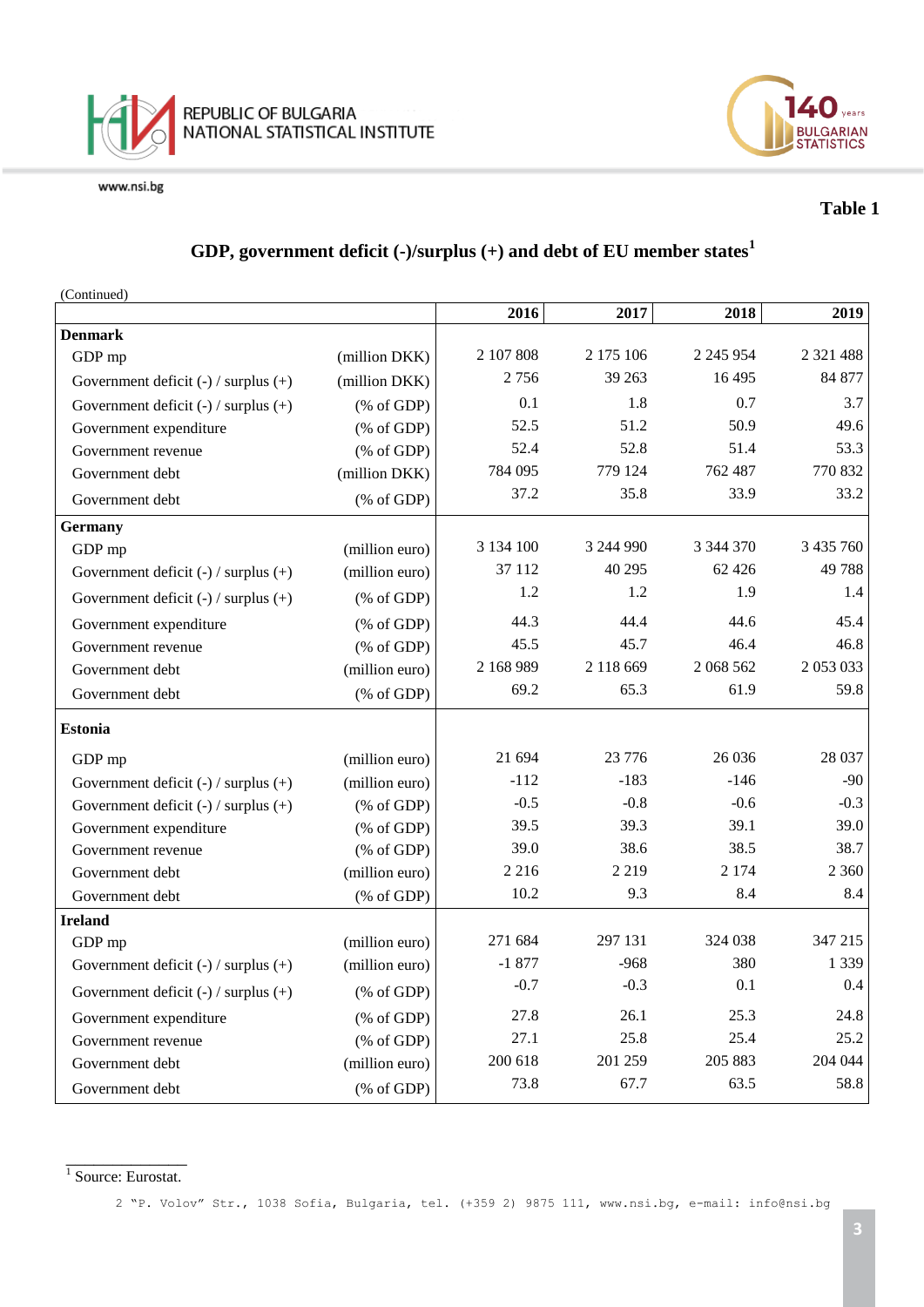



### **Table 1**

## **GDP, government deficit (-)/surplus (+) and debt of EU member states<sup>1</sup>**

(Continued)

|                                          |                                                       | 2016          | 2017          | 2018          | 2019          |
|------------------------------------------|-------------------------------------------------------|---------------|---------------|---------------|---------------|
| <b>Greece</b>                            |                                                       |               |               |               |               |
| GDP mp                                   | (million euro)                                        | 176 488       | 180 218       | 184 714       | 187 456       |
| Government deficit (-) / surplus (+)     | (million euro)                                        | 853           | 1 2 9 0       | 1835          | 2745          |
| Government deficit $(-)$ / surplus $(+)$ | $(% \mathcal{L}_{0} \cap \mathcal{L}_{1})$ (% of GDP) | 0.5           | 0.7           | 1.0           | 1.5           |
| Government expenditure                   | $(% \mathcal{L}_{0} \cap \mathcal{L}_{1})$ (% of GDP) | 49.0          | 47.4          | 46.9          | 46.3          |
| Government revenue                       | $(% \mathcal{L}_{0}$ (% of GDP)                       | 49.5          | 48.2          | 47.9          | 47.7          |
| Government debt                          | (million euro)                                        | 315 010       | 317 485       | 334 723       | 331 063       |
| Government debt                          | $(% \mathcal{L}_{0} \cap \mathcal{L}_{1})$ (% of GDP) | 178.5         | 176.2         | 181.2         | 176.6         |
| <b>Spain</b>                             |                                                       |               |               |               |               |
| GDP mp                                   | (million euro)                                        | 1 113 840     | 1 1 6 1 8 7 8 | 1 202 193     | 1 245 331     |
| Government deficit $(-)$ / surplus $(+)$ | (million euro)                                        | $-47953$      | $-35138$      | $-30495$      | $-35195$      |
| Government deficit $(-)$ / surplus $(+)$ | $(% \mathcal{L}_{0} \cap \mathcal{L}_{1})$ (% of GDP) | $-4.3$        | $-3.0$        | $-2.5$        | $-2.8$        |
| Government expenditure                   | $(% \mathcal{L}_{0}$ (% of GDP)                       | 42.4          | 41.2          | 41.7          | 41.9          |
| Government revenue                       | $(% \mathcal{L}_{0}$ (% of GDP)                       | 38.1          | 38.2          | 39.2          | 39.1          |
| Government debt                          | (million euro)                                        | 1 104 554     | 1 145 097     | 1 173 348     | 1 188 862     |
| Government debt                          | $(% \mathcal{L}_{0} \cap \mathcal{L}_{1})$ (% of GDP) | 99.2          | 98.6          | 97.6          | 95.5          |
| France                                   |                                                       |               |               |               |               |
| GDP mp                                   | (million euro)                                        | 2 2 3 4 1 2 9 | 2 297 242     | 2 360 687     | 2 4 2 6 2 7 6 |
| Government deficit $(-)$ / surplus $(+)$ | (million euro)                                        | $-80690$      | $-67400$      | $-53516$      | $-72811$      |
| Government deficit $(-)$ / surplus $(+)$ | $(% \mathcal{L}_{0} \cap \mathcal{L}_{1})$ (% of GDP) | $-3.6$        | $-2.9$        | $-2.3$        | $-3.0$        |
| Government expenditure                   | $(% \mathcal{L}_{0} \cap \mathcal{L}_{1})$ (% of GDP) | 56.7          | 56.5          | 55.7          | 55.6          |
| Government revenue                       | $(% \mathcal{L}_{0}$ (% of GDP)                       | 53.0          | 53.5          | 53.4          | 52.6          |
| Government debt                          | (million euro)                                        | 2 188 481     | 2 2 5 8 6 1 7 | 2 3 1 4 8 8 3 | 2 380 106     |
| Government debt                          | $(% \mathcal{L}_{0} \cap \mathcal{L}_{1})$ (% of GDP) | 98.0          | 98.3          | 98.1          | 98.1          |
| Croatia                                  |                                                       |               |               |               |               |
| GDP mp                                   | (million HRK)                                         | 351 169       | 366 426       | 382 965       | 400 102       |
| Government deficit $(-)$ / surplus $(+)$ | (million HRK)                                         | $-3338$       | 2920          | 850           | 1553          |
| Government deficit $(-)$ / surplus $(+)$ | $(% \mathcal{L}_{0} \cap \mathcal{L}_{1})$ (% of GDP) | $-1.0$        | 0.8           | 0.2           | 0.4           |
| Government expenditure                   | (% of GDP)                                            | 47.4          | 45.3          | 46.3          | 47.1          |
| Government revenue                       | $(% \mathcal{L}_{0}$ (% of GDP)                       | 46.5          | 46.1          | 46.5          | 47.5          |
| Government debt                          | (million HRK)                                         | 283 753       | 284 920       | 286 138       | 293 020       |
| Government debt                          | (% of GDP)                                            | 80.8          | 77.8          | 74.7          | 73.2          |

<sup>1&</sup>lt;br><sup>1</sup> Source: Eurostat.

<sup>2</sup> "P. Volov" Str., 1038 Sofia, Bulgaria, tel. (+359 2) 9875 111, [www.nsi.bg,](http://www.nsi.bg/) e-mail: info@nsi.bg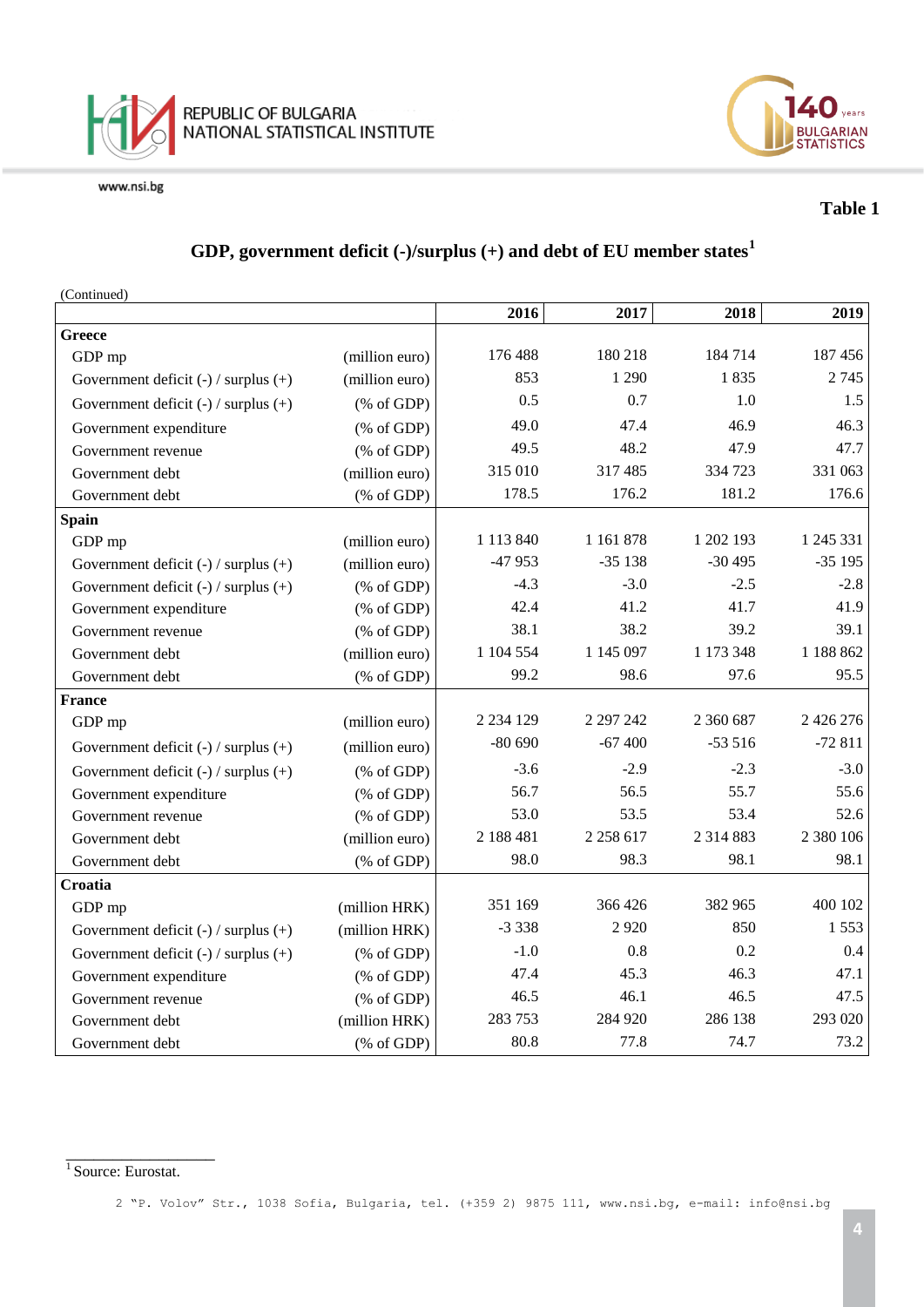



### **Table 1**

## **GDP, government deficit (-)/surplus (+) and debt of EU member states<sup>1</sup>**

| (Continued)                              |                                                       |               |              |           |           |
|------------------------------------------|-------------------------------------------------------|---------------|--------------|-----------|-----------|
|                                          |                                                       | 2016          | 2017         | 2018      | 2019      |
| <b>Italy</b>                             |                                                       |               |              |           |           |
| GDP mp                                   | (million euro)                                        | 1 695 787     | 1736593      | 1766168   | 1787664   |
| Government deficit (-) / surplus (+)     | (million euro)                                        | $-40765$      | $-42460$     | $-38844$  | $-29301$  |
| Government deficit $(-)$ / surplus $(+)$ | $(% \mathcal{L}_{0}^{\infty}$ (% of GDP)              | $-2.4$        | $-2.4$       | $-2.2$    | $-1.6$    |
| Government expenditure                   | $(% \mathcal{L}_{0}^{\infty}$ (% of GDP)              | 49.1          | 48.8         | 48.5      | 48.7      |
| Government revenue                       | $(% \mathcal{L}_{0}$ (% of GDP)                       | 46.7          | 46.3         | 46.3      | 47.1      |
| Government debt                          | (million euro)                                        | 2 2 8 5 6 1 9 | 2 3 29 5 5 3 | 2 380 942 | 2 409 841 |
| Government debt                          | $(% \mathcal{L}_{0} \cap \mathcal{L}_{1})$ (% of GDP) | 134.8         | 134.1        | 134.8     | 134.8     |
| <b>Cyprus</b>                            |                                                       |               |              |           |           |
| GDP mp                                   | (million euro)                                        | 18873         | 20 040       | 21 138    | 21 944    |
| Government deficit $(-)$ / surplus $(+)$ | (million euro)                                        | 58            | 403          | $-777$    | 380       |
| Government deficit $(-)$ / surplus $(+)$ | $(% \mathcal{L}_{0}$ (% of GDP)                       | 0.3           | 2.0          | $-3.7$    | 1.7       |
| Government expenditure                   | $(% \mathcal{L}_{0}$ (% of GDP)                       | 37.4          | 36.8         | 43.4      | 39.5      |
| Government revenue                       | $(% \mathcal{L}_{0}$ (% of GDP)                       | 37.7          | 38.8         | 39.8      | 41.2      |
| Government debt                          | (million euro)                                        | 19 509        | 18814        | 21 25 6   | 20 958    |
| Government debt                          | $(% \mathcal{L}_{0}$ (% of GDP)                       | 103.4         | 93.9         | 100.6     | 95.5      |
| Latvia                                   |                                                       |               |              |           |           |
| GDP mp                                   | (million euro)                                        | 25 073        | 26 798       | 29 05 6   | 30 4 76   |
| Government deficit $(-)$ / surplus $(+)$ | (million euro)                                        | 39            | $-211$       | $-243$    | $-63$     |
| Government deficit $(-)$ / surplus $(+)$ | $(% \mathcal{L}_{0}^{\infty}$ (% of GDP)              | 0.2           | $-0.8$       | $-0.8$    | $-0.2$    |
| Government expenditure                   | $(% \mathcal{L}_{0}$ (% of GDP)                       | 37.6          | 39.0         | 39.5      | 38.9      |
| Government revenue                       | $(% \mathcal{L}_{0} \cap \mathcal{L}_{1})$ (% of GDP) | 37.8          | 38.2         | 38.7      | 38.7      |
| Government debt                          | (million euro)                                        | 10 245        | 10519        | 10816     | 11 245    |
| Government debt                          | $(% \mathcal{L}_{0}$ (% of GDP)                       | 40.9          | 39.3         | 37.2      | 36.9      |
| Lithuania                                |                                                       |               |              |           |           |
| GDP mp                                   | (million euro)                                        | 38 893        | 42 269       | 45 264    | 48 339    |
| Government deficit $(-)$ / surplus $(+)$ | (million euro)                                        | 90            | 192          | 272       | 129       |
| Government deficit $(-)$ / surplus $(+)$ | $(% \mathcal{L}_{0}$ (% of GDP)                       | 0.2           | 0.5          | 0.6       | 0.3       |
| Government expenditure                   | $(% \mathcal{L}_{0}$ (% of GDP)                       | 34.2          | 33.2         | 34.0      | 34.9      |
| Government revenue                       | $(% \mathcal{L}_{0}$ (% of GDP)                       | 34.4          | 33.6         | 34.6      | 35.2      |
| Government debt                          | (million euro)                                        | 15 4 47       | 16 540       | 15 322    | 17 5 24   |
| Government debt                          | $(% \mathcal{L}_{0}$ (% of GDP)                       | 39.7          | 39.1         | 33.8      | 36.3      |

 $\frac{1}{1}$  Source: Eurostat.

2 "P. Volov" Str., 1038 Sofia, Bulgaria, tel. (+359 2) 9875 111, [www.nsi.bg,](http://www.nsi.bg/) e-mail: info@nsi.bg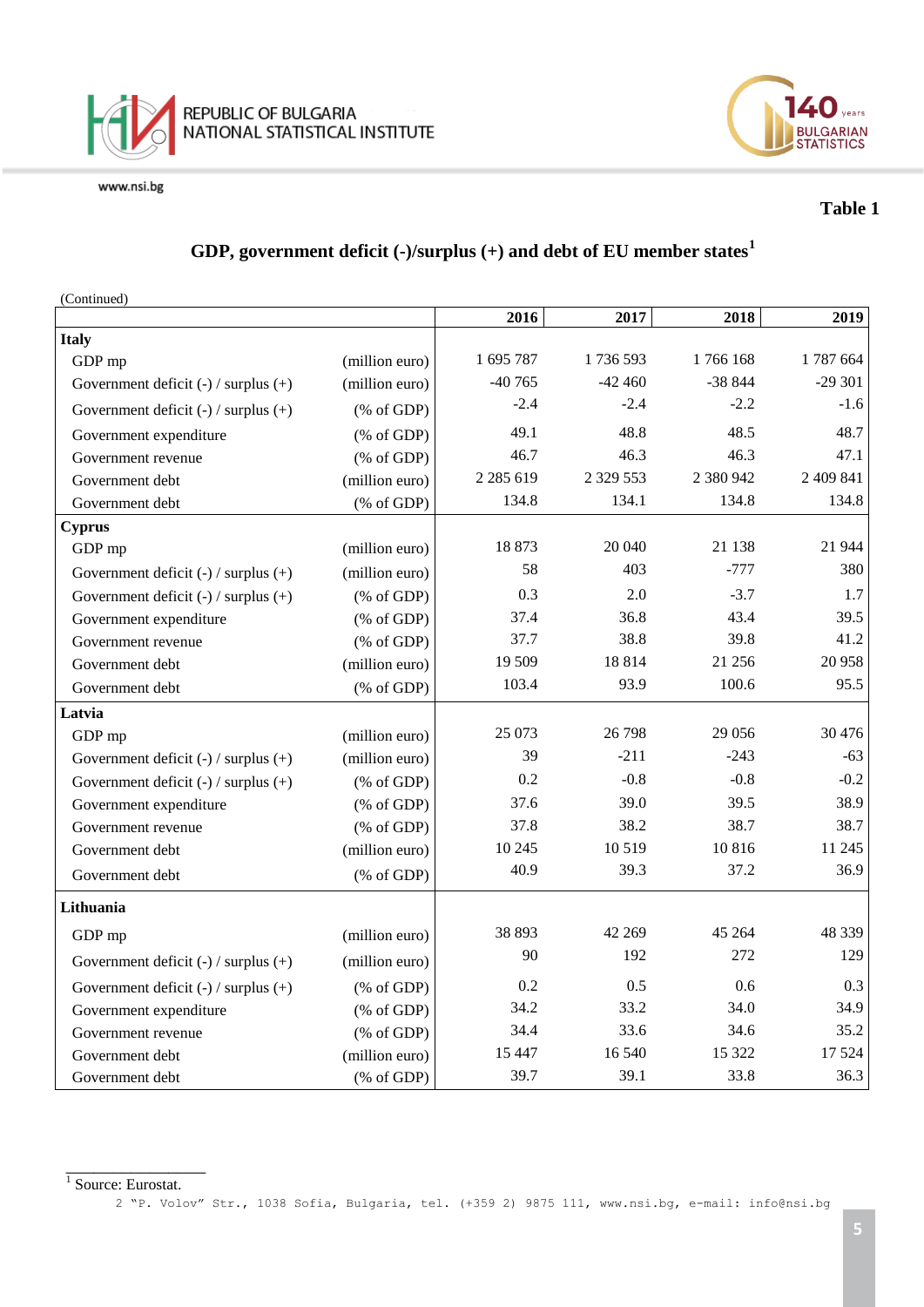



### **Table 1**

## **GDP, government deficit (-)/surplus (+) and debt of EU member states<sup>1</sup>**

(Continued)

|                                          |                                                       | 2016       | 2017       | 2018       | 2019       |
|------------------------------------------|-------------------------------------------------------|------------|------------|------------|------------|
| Luxembourg                               |                                                       |            |            |            |            |
| GDP mp                                   | (million euro)                                        | 54 867     | 56814      | 60 053     | 63 516     |
| Government deficit $(-)$ / surplus $(+)$ | (million euro)                                        | 1011       | 759        | 1875       | 1 3 8 4    |
| Government deficit $(-)$ / surplus $(+)$ | $(% \mathcal{L}_{0} \cap \mathcal{L}_{1})$ (% of GDP) | 1.8        | 1.3        | 3.1        | 2.2        |
| Government expenditure                   | $(% \mathcal{L}_{0} \cap \mathcal{L}_{1})$ (% of GDP) | 40.9       | 42.1       | 42.3       | 42.6       |
| Government revenue                       | $(% \mathcal{L}_{0}$ (% of GDP)                       | 42.8       | 43.5       | 45.4       | 44.8       |
| Government debt                          | (million euro)                                        | 11 025     | 12 697     | 12 609     | 14 013     |
| Government debt                          | $(% \mathcal{L}_{0} \cap \mathcal{L}_{1})$ (% of GDP) | 20.1       | 22.3       | 21.0       | 22.1       |
| <b>Hungary</b>                           |                                                       |            |            |            |            |
| GDP mp                                   | (million HUF)                                         | 35 896 329 | 38 835 222 | 42 661 805 | 46 786 713 |
| Government deficit $(-)$ / surplus $(+)$ | (million HUF)                                         | $-650565$  | -953 888   | $-916637$  | -958 052   |
| Government deficit $(-)$ / surplus $(+)$ | $(% \mathcal{L}_{0}^{\infty}$ (% of GDP)              | $-1.8$     | $-2.5$     | $-2.1$     | $-2.0$     |
| Government expenditure                   | $(% \mathcal{L}_{0} \cap \mathcal{L}_{1})$ (% of GDP) | 47.2       | 47.0       | 46.7       | 46.1       |
| Government revenue                       | $(% \mathcal{L}_{0} \cap \mathcal{L}_{1})$ (% of GDP) | 45.4       | 44.5       | 44.5       | 44.0       |
| Government debt                          | (million HUF)                                         | 27 100 847 | 28 311 913 | 29 962 641 | 31 040 376 |
| Government debt                          | $(% \mathcal{L}_{0} \cap \mathcal{L}_{1})$ (% of GDP) | 75.5       | 72.9       | 70.2       | 66.3       |
| <b>Malta</b>                             |                                                       |            |            |            |            |
| GDP mp                                   | (million euro)                                        | 10 339     | 11 284     | 12 3 6 6   | 13 208     |
| Government deficit $(-)$ / surplus $(+)$ | (million euro)                                        | 99         | 377        | 237        | 71         |
| Government deficit $(-)$ / surplus $(+)$ | $(% \mathcal{L}_{0} \cap \mathcal{L}_{1})$ (% of GDP) | 1.0        | 3.3        | 1.9        | 0.5        |
| Government expenditure                   | $(% \mathcal{L}_{0} \cap \mathcal{L}_{1})$ (% of GDP) | 36.6       | 35.9       | 36.7       | 37.7       |
| Government revenue                       | $(% \mathcal{L}_{0} \cap \mathcal{L}_{1})$ (% of GDP) | 37.5       | 39.3       | 38.6       | 38.2       |
| Government debt                          | (million euro)                                        | 5 7 4 0    | 5 6 7 8    | 5 6 4 4    | 5 6 9 6    |
| Government debt                          | $(% \mathcal{L}_{0} \cap \mathcal{L}_{1})$ (% of GDP) | 55.5       | 50.3       | 45.6       | 43.1       |
| <b>Netherlands</b>                       |                                                       |            |            |            |            |
| GDP mp                                   | (million euro)                                        | 708 337    | 738 146    | 774 039    | 812051     |
| Government deficit $(-)$ / surplus $(+)$ | (million euro)                                        | 148        | 9 3 0 2    | 10 559     | 14 037     |
| Government deficit $(-)$ / surplus $(+)$ | $(% \mathcal{L}_{0} \cap \mathcal{L}_{1})$ (% of GDP) | 0.0        | 1.3        | 1.4        | 1.7        |
| Government expenditure                   | $(% \mathcal{L}_{0} \cap \mathcal{L}_{1})$ (% of GDP) | 43.6       | 42.4       | 42.2       | 41.9       |
| Government revenue                       | $(% \mathcal{L}_{0} \cap \mathcal{L}_{1})$ (% of GDP) | 43.6       | 43.7       | 43.6       | 43.6       |
| Government debt                          | (million euro)                                        | 438 372    | 420 056    | 405 504    | 394 630    |
| Government debt                          | (% of GDP)                                            | 61.9       | 56.9       | 52.4       | 48.6       |

 $\frac{1}{1}$  Source: Eurostat.

<sup>2</sup> "P. Volov" Str., 1038 Sofia, Bulgaria, tel. (+359 2) 9875 111, [www.nsi.bg,](http://www.nsi.bg/) e-mail: info@nsi.bg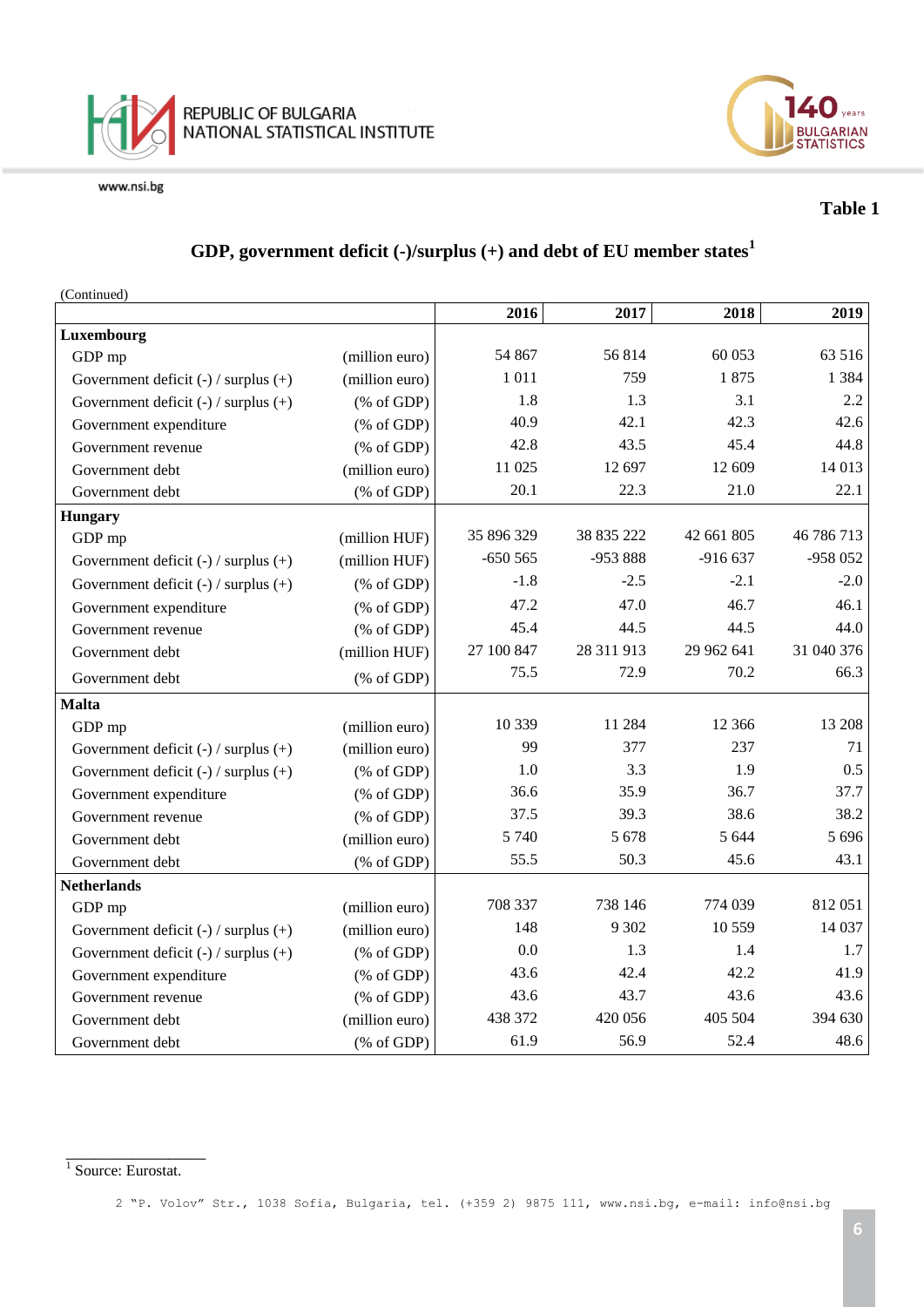



## **Table 1**

## **GDP, government deficit (-)/surplus (+) and debt of EU member states<sup>1</sup>**

(Continued)

|                                          |                                                       | 2016      | 2017      | 2018      | 2019      |
|------------------------------------------|-------------------------------------------------------|-----------|-----------|-----------|-----------|
| Austria                                  |                                                       |           |           |           |           |
| GDP mp                                   | (million euro)                                        | 357 300   | 370 296   | 385 712   | 398 522   |
| Government deficit $(-)$ / surplus $(+)$ | (million euro)                                        | $-5488$   | $-3014$   | 676       | 2919      |
| Government deficit $(-)$ / surplus $(+)$ | $(% \mathcal{L}_{0}^{\infty}$ (% of GDP)              | $-1.5$    | $-0.8$    | 0.2       | 0.7       |
| Government expenditure                   | $(% \mathcal{L}_{0}^{\infty}$ (% of GDP)              | 50.1      | 49.2      | 48.7      | 48.2      |
| Government revenue                       | $(% \mathcal{L}_{0} \cap \mathcal{L}_{1})$ (% of GDP) | 48.6      | 48.4      | 48.8      | 49.0      |
| Government debt                          | (million euro)                                        | 296 256   | 289 879   | 285 267   | 280 426   |
| Government debt                          | $(% \mathcal{L}_{0} \cap \mathcal{L}_{1})$ (% of GDP) | 82.9      | 78.3      | 74.0      | 70.4      |
| Poland                                   |                                                       |           |           |           |           |
| GDP mp                                   | (million PLN)                                         | 1861148   | 1989351   | 2 120 480 | 2 273 556 |
| Government deficit $(-)$ / surplus $(+)$ | (million PLN)                                         | $-44162$  | $-29200$  | $-4933$   | $-16828$  |
| Government deficit $(-)$ / surplus $(+)$ | $(% \mathcal{L}_{0}^{\infty}$ (% of GDP)              | $-2.4$    | $-1.5$    | $-0.2$    | $-0.7$    |
| Government expenditure                   | $(% \mathcal{L}_{0}^{\infty}$ (% of GDP)              | 41.1      | 41.2      | 41.5      | 42.0      |
| Government revenue                       | $(% \mathcal{L}_{0}^{\infty}$ (% of GDP)              | 38.7      | 39.8      | 41.3      | 41.3      |
| Government debt                          | (million PLN)                                         | 1 009 965 | 1 007 126 | 1 035 703 | 1 045 122 |
| Government debt                          | $(% \mathcal{L}_{0}$ (% of GDP)                       | 54.3      | 50.6      | 48.8      | 46.0      |
| Portugal                                 |                                                       |           |           |           |           |
| GDP mp                                   | (million euro)                                        | 186 490   | 195 947   | 204 305   | 212 303   |
| Government deficit $(-)$ / surplus $(+)$ | (million euro)                                        | $-3609$   | $-5792$   | $-904$    | 404       |
| Government deficit $(-)$ / surplus $(+)$ | $(% \mathcal{L}_{0}^{\infty}$ (% of GDP)              | $-1.9$    | $-3.0$    | $-0.4$    | 0.2       |
| Government expenditure                   | $(% \mathcal{L}_{0}^{\infty}$ (% of GDP)              | 44.8      | 45.4      | 43.4      | 42.7      |
| Government revenue                       | $(% \mathcal{L}_{0} \cap \mathcal{L}_{1})$ (% of GDP) | 42.9      | 42.4      | 42.9      | 42.9      |
| Government debt                          | (million euro)                                        | 245 245   | 247 174   | 249 261   | 249 980   |
| Government debt                          | $(% \mathcal{L}_{0}$ (% of GDP)                       | 131.5     | 126.1     | 122.0     | 117.7     |
| Romania                                  |                                                       |           |           |           |           |
| GDP mp                                   | (million RON)                                         | 765 135   | 857896    | 952 397   | 1 059 803 |
| Government deficit $(-)$ / surplus $(+)$ | (million RON)                                         | $-20041$  | $-22648$  | $-27936$  | $-45467$  |
| Government deficit $(-)$ / surplus $(+)$ | $(% \mathcal{L}_{0}^{\infty}$ (% of GDP)              | $-2.6$    | $-2.6$    | $-2.9$    | $-4.3$    |
| Government expenditure                   | $(% \mathcal{L}_{0}^{\infty}$ (% of GDP)              | 34.5      | 33.5      | 34.8      | 36.0      |
| Government revenue                       | $(% \mathcal{L}_{0} \cap \mathcal{L}_{1})$ (% of GDP) | 31.9      | 30.8      | 31.9      | 31.7      |
| Government debt                          | (million RON)                                         | 285 553   | 301 159   | 330 487   | 373 509   |
| Government debt                          | $(% \mathcal{L}_{0} \cap \mathcal{L}_{1})$ (% of GDP) | 37.3      | 35.1      | 34.7      | 35.2      |

 $\frac{1}{1}$  Source: Eurostat.

<sup>2</sup> "P. Volov" Str., 1038 Sofia, Bulgaria, tel. (+359 2) 9875 111, [www.nsi.bg,](http://www.nsi.bg/) e-mail: info@nsi.bg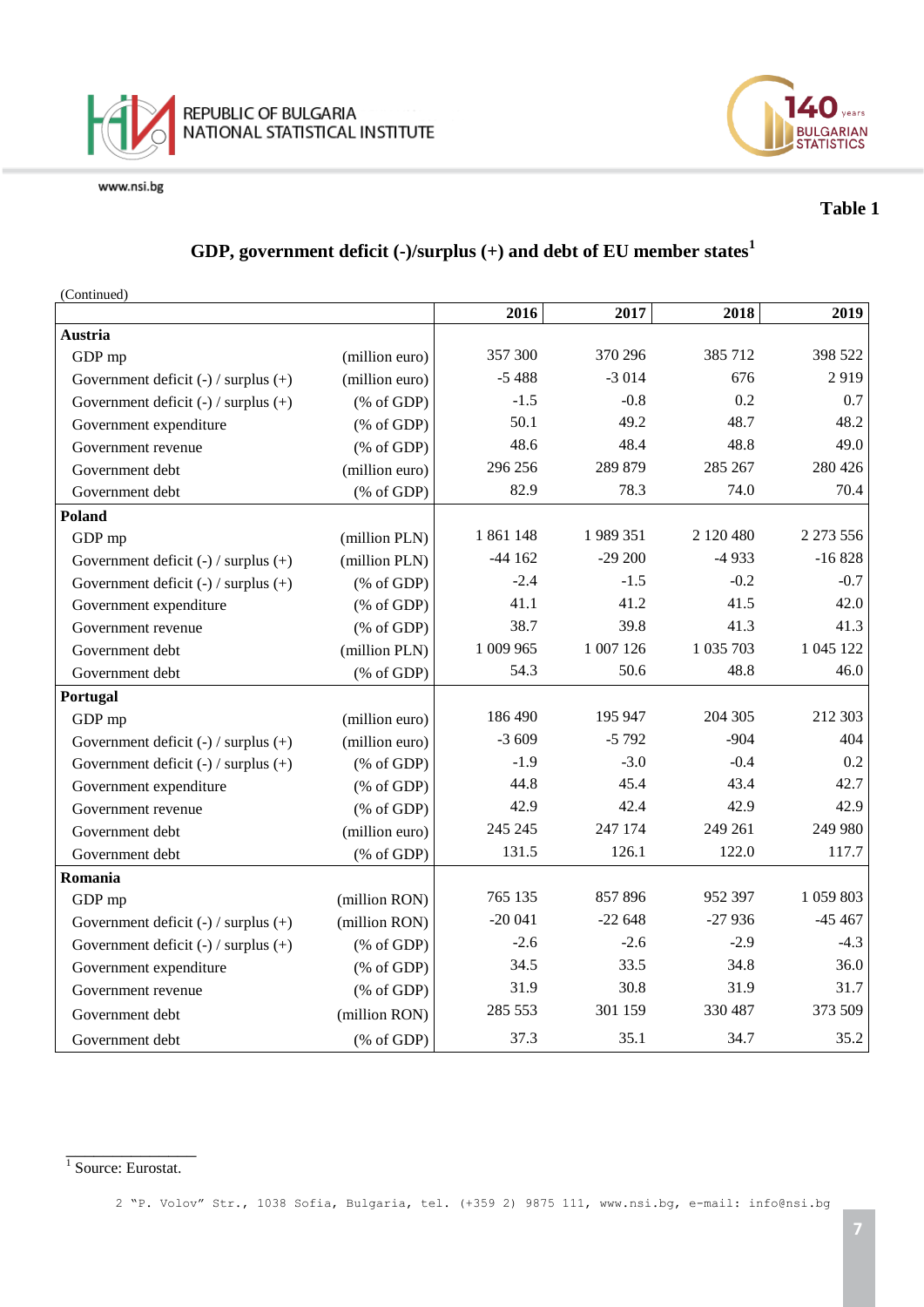



## **Table 1**

## **GDP, government deficit (-)/surplus (+) and debt of EU member states<sup>1</sup>**

| (Continued)                              |                                                       |         |         |         |         |
|------------------------------------------|-------------------------------------------------------|---------|---------|---------|---------|
|                                          |                                                       | 2016    | 2017    | 2018    | 2019    |
| <b>Slovenia</b>                          |                                                       |         |         |         |         |
| GDP mp                                   | (million euro)                                        | 40 367  | 42 987  | 45 755  | 48 007  |
| Government deficit $(-)$ / surplus $(+)$ | (million euro)                                        | $-776$  | $-21$   | 330     | 260     |
| Government deficit $(-)$ / surplus $(+)$ | % of GDP                                              | $-1.9$  | 0.0     | 0.7     | 0.5     |
| Government expenditure                   | $(% \mathcal{L}_{0} \cap \mathcal{L}_{1})$ (% of GDP) | 46.3    | 44.1    | 43.6    | 43.7    |
| Government revenue                       | % of GDP                                              | 44.3    | 44.0    | 44.3    | 44.2    |
| Government debt                          | (million euro)                                        | 31756   | 31 863  | 32 223  | 31 744  |
| Government debt                          | $(% \mathcal{L}_{0} \cap \mathcal{L}_{1})$ (% of GDP) | 78.7    | 74.1    | 70.4    | 66.1    |
| Slovakia                                 |                                                       |         |         |         |         |
| GDP mp                                   | (million euro)                                        | 81 038  | 84 517  | 89 721  | 94 177  |
| Government deficit $(-)$ / surplus $(+)$ | (million euro)                                        | $-2007$ | $-805$  | $-941$  | $-1220$ |
| Government deficit $(-)$ / surplus $(+)$ | % of GDP                                              | $-2.5$  | $-1.0$  | $-1.0$  | $-1.3$  |
| Government expenditure                   | $(% \mathcal{L}_{0} \cap \mathcal{L}_{1})$ (% of GDP) | 42.7    | 41.5    | 41.8    | 42.8    |
| Government revenue                       | $(% \mathcal{L}_{0}^{\infty}$ (% of GDP)              | 40.2    | 40.5    | 40.7    | 41.5    |
| Government debt                          | (million euro)                                        | 42 160  | 43 370  | 44 322  | 45 202  |
| Government debt                          | $(% \mathcal{L}_{0} \cap \mathcal{L}_{1})$ (% of GDP) | 52.0    | 51.3    | 49.4    | 48.0    |
| <b>Finland</b>                           |                                                       |         |         |         |         |
| GDP mp                                   | (million euro)                                        | 217 518 | 225 836 | 233 619 | 240 078 |
| Government deficit $(-)$ / surplus $(+)$ | (million euro)                                        | $-3761$ | $-1546$ | $-2006$ | $-2735$ |
| Government deficit $(-)$ / surplus $(+)$ | % of GDP                                              | $-1.7$  | $-0.7$  | $-0.9$  | $-1.1$  |
| Government expenditure                   | % of GDP                                              | 55.7    | 53.8    | 53.4    | 53.3    |
| Government revenue                       | $(% \mathcal{L}_{0} \cap \mathcal{L}_{1})$ (% of GDP) | 53.9    | 53.1    | 52.5    | 52.2    |
| Government debt                          | (million euro)                                        | 137419  | 138 422 | 139 324 | 142 507 |
| Government debt                          | $(% \mathcal{L}_{0}^{\infty}$ (% of GDP)              | 63.2    | 61.3    | 59.6    | 59.4    |

# 1<br><sup>1</sup> Source: Eurostat.

2 "P. Volov" Str., 1038 Sofia, Bulgaria, tel. (+359 2) 9875 111, [www.nsi.bg,](http://www.nsi.bg/) e-mail: info@nsi.bg